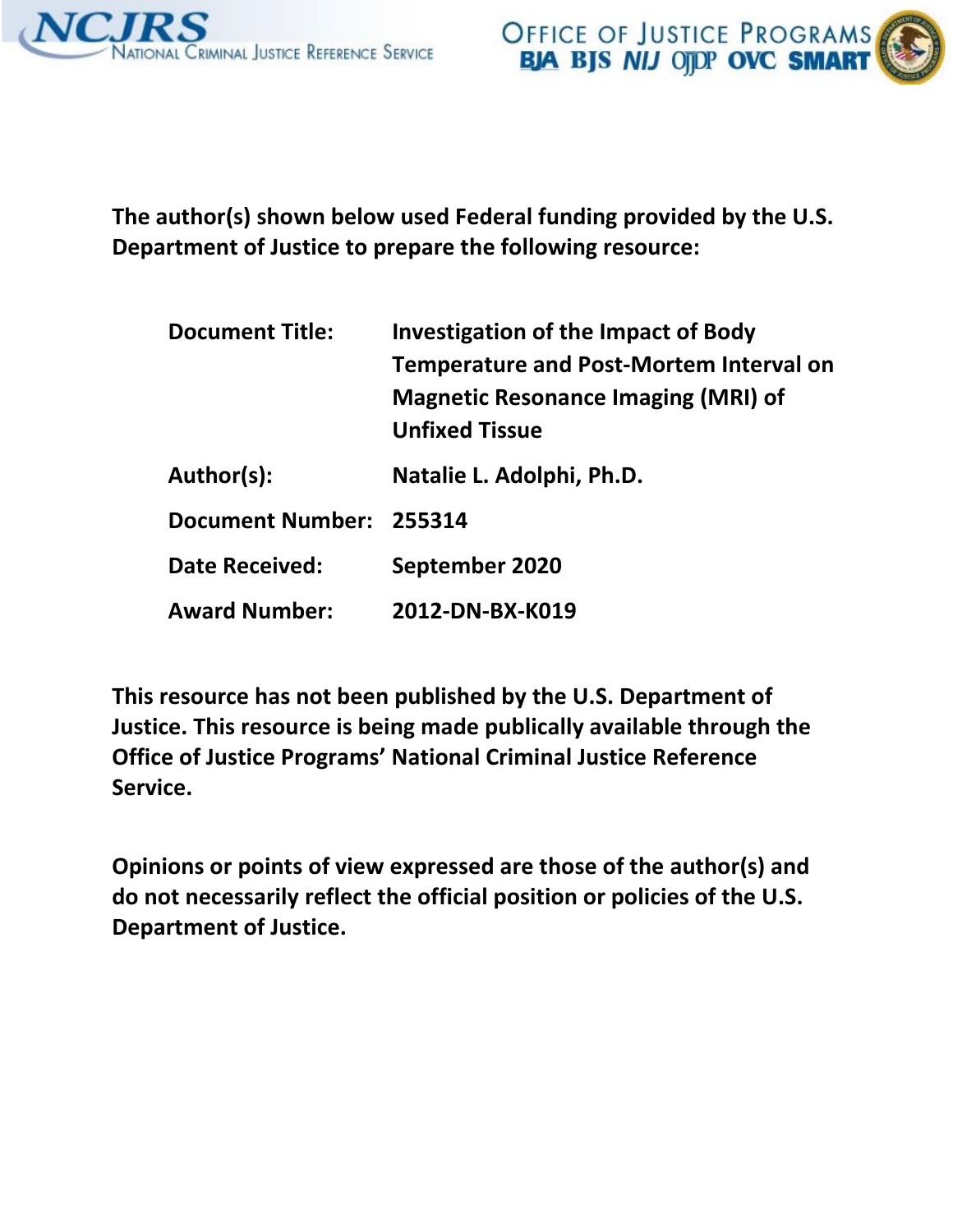#### **Research Summary Overview**

## **Investigation of the Impact of Body Temperature and Post-Mortem Interval on Magnetic Resonance Imaging (MRI) of Unfixed Tissue**

NIJ Grant 2012-DN-BX-K019 Natalie L. Adolphi, Ph.D. (Principal Investigator), University of New Mexico January 11, 2017

### **PURPOSE AND DESIGN OF PROJECT**

Due to the excellent sensitivity of Magnetic Resonance (MR) imaging to subtle differences in soft tissues, MR enables non-invasive anatomical imaging with superior soft tissue contrast relative to x-ray computed tomography (CT). Soft tissue contrast in MR is not determined primarily by tissue density (as in x-ray imaging) but instead by T1 and T2, tissuespecific parameters that characterize the timing of the MR signal. Further, user-specified parameters TR and TE control the timing of the MR acquisition protocol. Together, T1, T2, TR, and TE determine the MR image contrast – i.e., whether two different tissues are distinguishable. In the medico-legal death investigation setting, normal temperature-dependent and post-mortem interval (PMI)-dependent changes in MR image contrast, not encountered in clinical MR of live subjects, have the potential to confound the identification of pathology or injury. Our over-arching hypothesis is that post-mortem Magnetic Resonance (PMMR) will eventually find broader application, to forensic imaging and other disciplines, if the dependence of image contrast on temperature and normal PM changes is better-understood.

In this study, our objective was to study temperature-dependent and PM changes in the MR imaging characteristics of normal mammalian tissue in a thorough and systematic way, with the long-term goal of optimizing PMMR protocols for future use in forensic investigation. To achieve this objective, this basic research study was designed to be carried out in three phases: **Phase 1)** Measure the tissue-specific MR parameters T1, T2, and the apparent diffusion coefficient (ADC) as a function of temperature for a variety of ex vivo mammalian tissues; **Phase 2)** Utilize this knowledge: a) to identify tissue parameters for use as non-invasive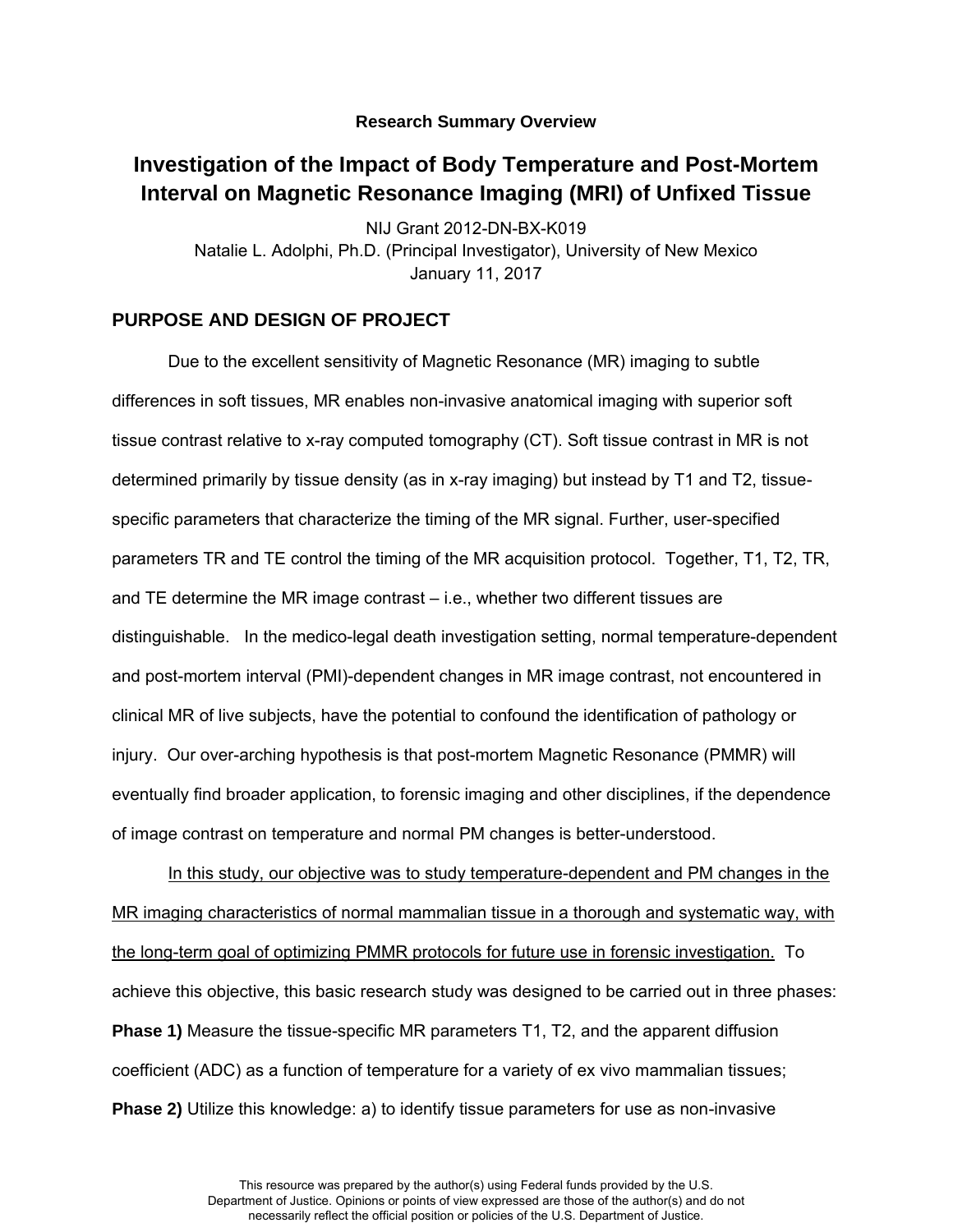thermometers, essential for optimizing imaging with respect to sample temperature, and b) to develop procedures for improving PMMR imaging protocols for use in future studies; **Phase 3)** Measure the tissue-specific MR parameters T1, T2, and the apparent diffusion coefficient (ADC) as a function of PMI for 3 different decomposition temperatures using intact animal subjects.

#### **METHODS AND SUMMARY OF RESULTS**

**Methods and Data Analysis:** Ex vivo mammalian tissues were placed in 4 oz. snapseal containers or into 6-well plates with covers. Whole animal heads were wrapped in plastic. Sample temperature was controlled using an incubator (Shel Lab Model LI27, Sheldon Manufacturing), freezer packs, and/or isothermal heating pads (Deltaphase Isothermal Pads, Braintree Scientific) and measured using a hand-held digital thermometer (HH147 with type T thermocouple, Omega Engineering) or an MR-compatible fiber optic thermometry system (FOB104 with FOBS-30 cables, Omega Engineering) to log the temperature of samples in the MR scanner. Small ex vivo samples were further enclosed in an insulating box, and large samples (whole heads) were wrapped in bubble wrap to stabilize the temperature during scanning. Samples were imaged in a 1.5 Tesla Siemens Sonata MR scanner. To determine T1 and T2 (single-echo), the samples were imaged using a standard spin echo acquisition sequence by varying TR (TR = 200, 400, 800, 1600, 3200 ms; TE=11 ms), or by varying TE (TR=3200 ms, TE=7, 11, 25, 40, 80, 120 ms), over the temperature range 1-39 $^{\circ}$ C. A multi-echo T2 sequence was also performed (TR=3200 ms, with 13 evenly spaced TE values, 6.7 - 128 ms). From the image data, regions-of-interest (ROIs) were selected corresponding to each tissue. Using the Mean Curve application on the scanner, the mean signal intensity, standard deviation, and area of each ROI were determined and saved in ASCII format. ASCII data was then imported into Matlab to determine T1, T2 single-echo, and T2 multi-echo as follows: for each tissue, mean signal was plotted vs. TR (or TE) and fit with the appropriate function to extract the relaxation time constant T1 (or T2). **(Equations, statistical parameters, and a list**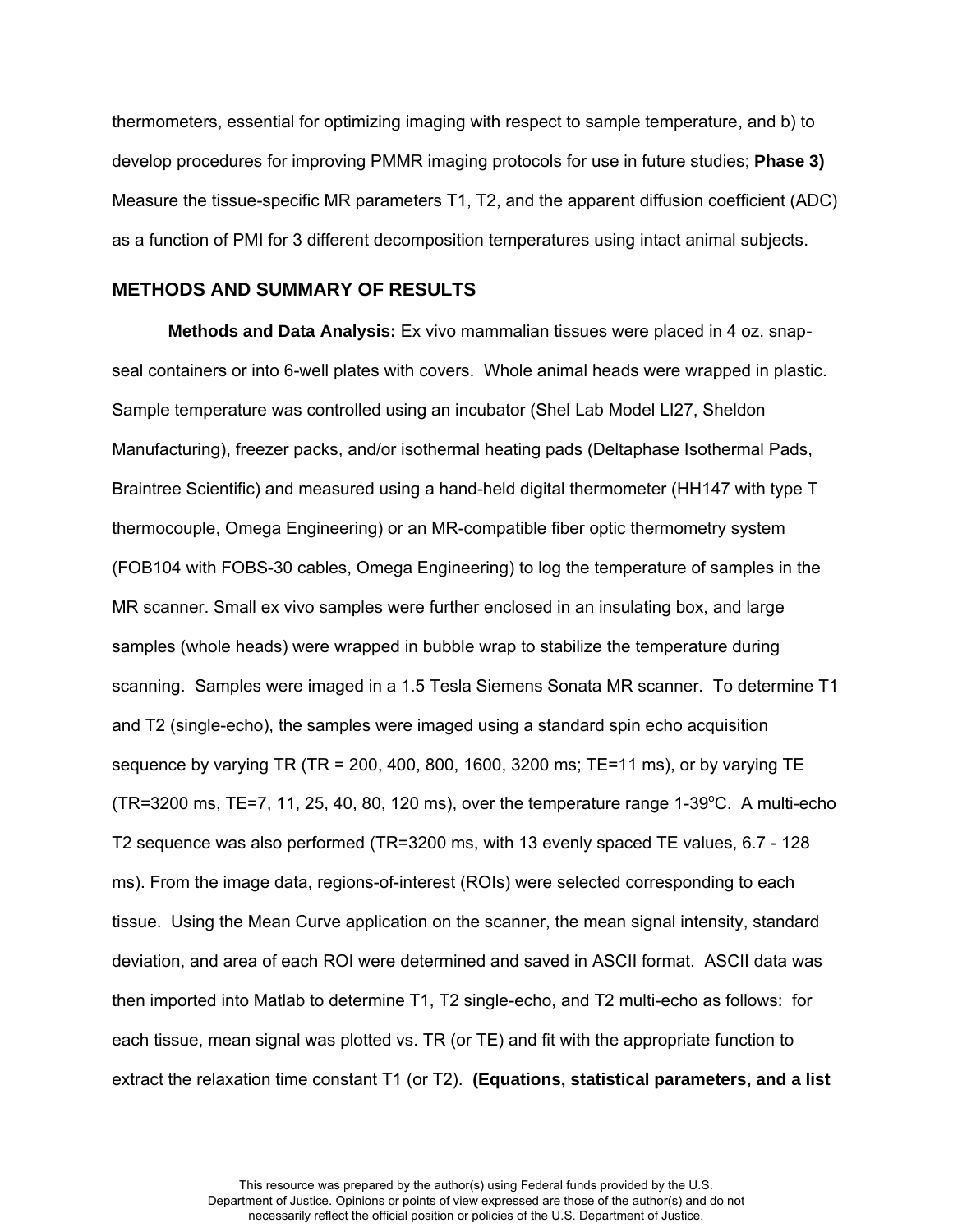# **of other experimental parameters archived for each measurement are provided in Appendix I.)**

ADC measurements were performed using a standard Siemens ADC sequence, with the number of b-values increased from 3 to 6 (b = 0, 500, 1000, 1500, 2000, 2500 s/mm<sup>2</sup>), in an attempt to improve sensitivity to low diffusion rates encountered in PM samples. The ADC map (an image of the resulting ADC values) was generated automatically on the scanner. From the ADC maps, the ADC of brain tissue was determined by manually selecting large ROIs containing both gray and white matter (but not ventricles, air, or other tissue types) using the Mean Curve utility on the scanner, or using ROI tools in a PACS viewer (iSite Enterprise, Philips; or K-PACS v1.6.0, IMAGE Information Systems). For each ADC determination, 3 or 4 ROIs were selected (e.g., dorsal, ventral, right, and left ROIs from an axial slice through the mid-brain), and the average ADC within each ROI was obtained. The reported ADC value (and uncertainty) at a given temperature or time-point was computed as the mean (and standard deviation) of the 3 or 4 average ADC values.

Additional experimental details, relevant to specific studies, are included below with the summary of the results of each study.

**Phase 1** focused on the measurement of the MR relaxation parameters T1 and T2, and the apparent diffusion coefficient (ADC), as a function of temperature for a variety of fresh (<2 day PMI) mammalian tissues. The study was expanded to include measurements of formalinfixed and frozen-thawed ex vivo mammalian tissues, and measurements of brain relaxation parameters in living human subjects, for comparison to PM animal brain tissue.

**1.A Fresh Tissue:** Data from fresh tissue (<2 day PMI, never frozen) was obtained representing 26 different mammalian tissue types from 21 animal subjects and 5 species (cow, dog, pig, and sheep). Study results, approximately 1525 measurements of each relaxation time (T1, T2 single-echo, T2 multi-echo), as well sample characteristics and statistical parameters, are archived in a Microsoft Access database. *Brief summary of results: The data*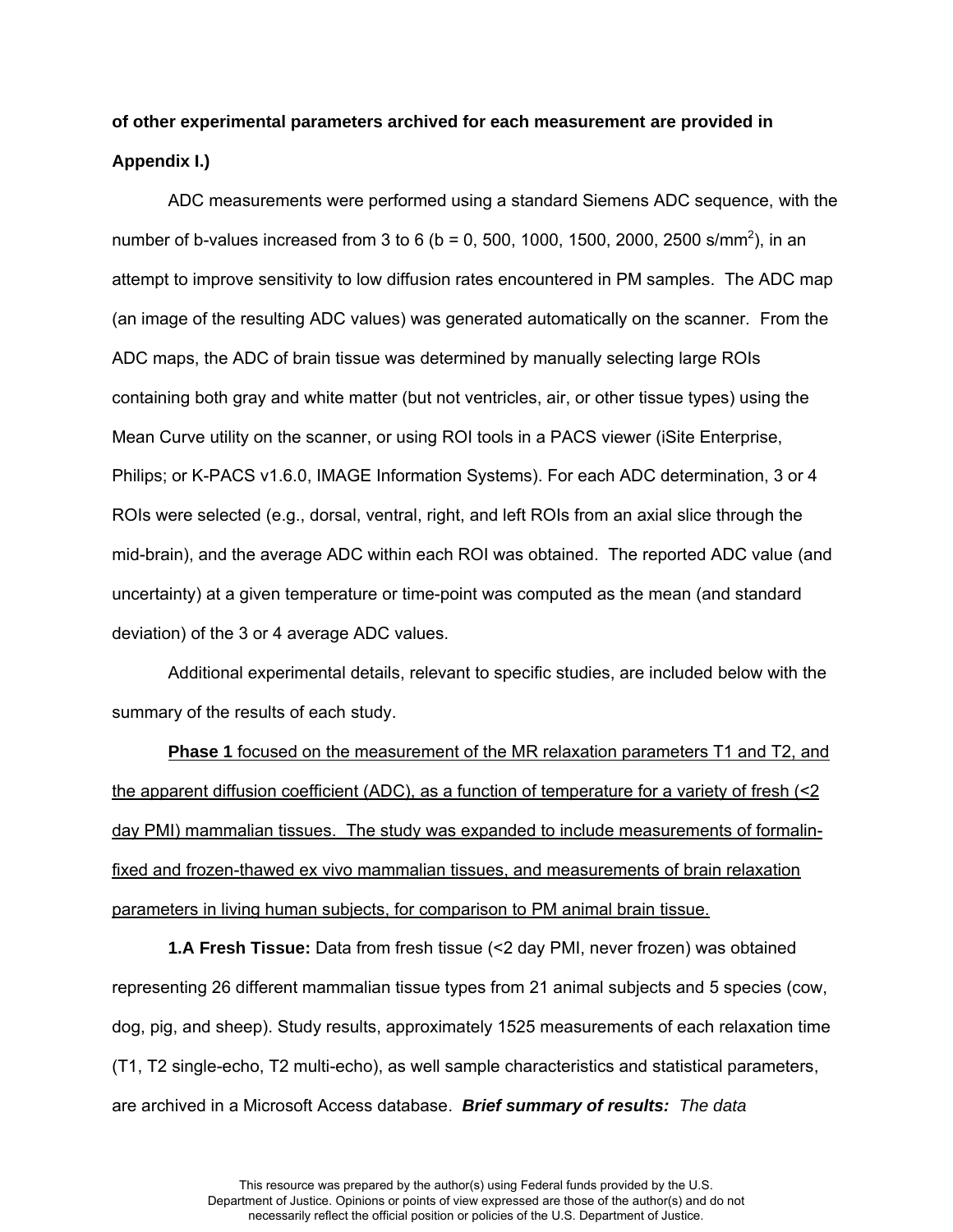*demonstrate how the relaxation parameters vary with temperature (over the 0-40 <sup>o</sup>C range) for each tissue type. Overall, T1 tends to increase linearly with increasing temperature for most tissue types, with the exception of tissues with high lipid contents (fat, liver, and bone marrow), which show nearly constant T1 over the range of temperatures studied. Overall, T2 values (single-echo and multi-echo) tend to be fairly constant as a function of temperature for nearly all tissue types, with the exception of fat and bone marrow which show a significant decrease in T2 as the temperature is reduced.* **(Data provided in Appendix A)** 

**1.B Thermal-history of Fat and Muscle:** A more detailed study of the dependence of fat and muscle relaxation times (T1 and T2) for porcine tissue (N=3) was performed as a function of temperature comparing the temperature-dependence of T1 and T2 under 4 different thermal cycles: (1) slow cooling (on day 1, starting 2 hours PM); (2) gradual warming (on day 2, following gradual cooling on day 1 and overnight refrigeration); (3) gradual warming (on day 2, after immediate refrigeration for 24 hours); and (4) gradual warming (on day 2) after 12 hours at room temperature followed by 12 hours of refrigeration. On day 1, fresh, still warm PM tissue was obtained at a local slaughterhouse in the morning. The tissue was immediately divided and packaged in insulated containers for transport to the scanner (within 15 minutes PM). The tissue used for thermal cycles 1, 2, and 3 was maintained at "body" temperature during transport using warming pads; the tissue used for thermal cycle 4 was immediately placed on ice packs. *Brief summary of results: All muscle and fat relaxation parameters showed some degree of hysteresis (i.e., the value of T1 or T2 at a given temperature depended to some extent on the thermal history of the sample.) Most significantly, fat that was cooled below 15<sup>°</sup>C showed a reduced value of T2 upon warming, relative to fat that was never cooled below 15 <sup>o</sup>C. (***Data provided in Appendix B)** 

**1.C Tissue Preservation:** We expanded the tissue relaxation study to include both formalin-fixed and frozen-thawed tissue for 9 tissue types (aorta, fat, kidney cortex, kidney medulla, liver, lung, cardiac muscle, skeletal muscle, and spleen) from 2 species (cow, pig), for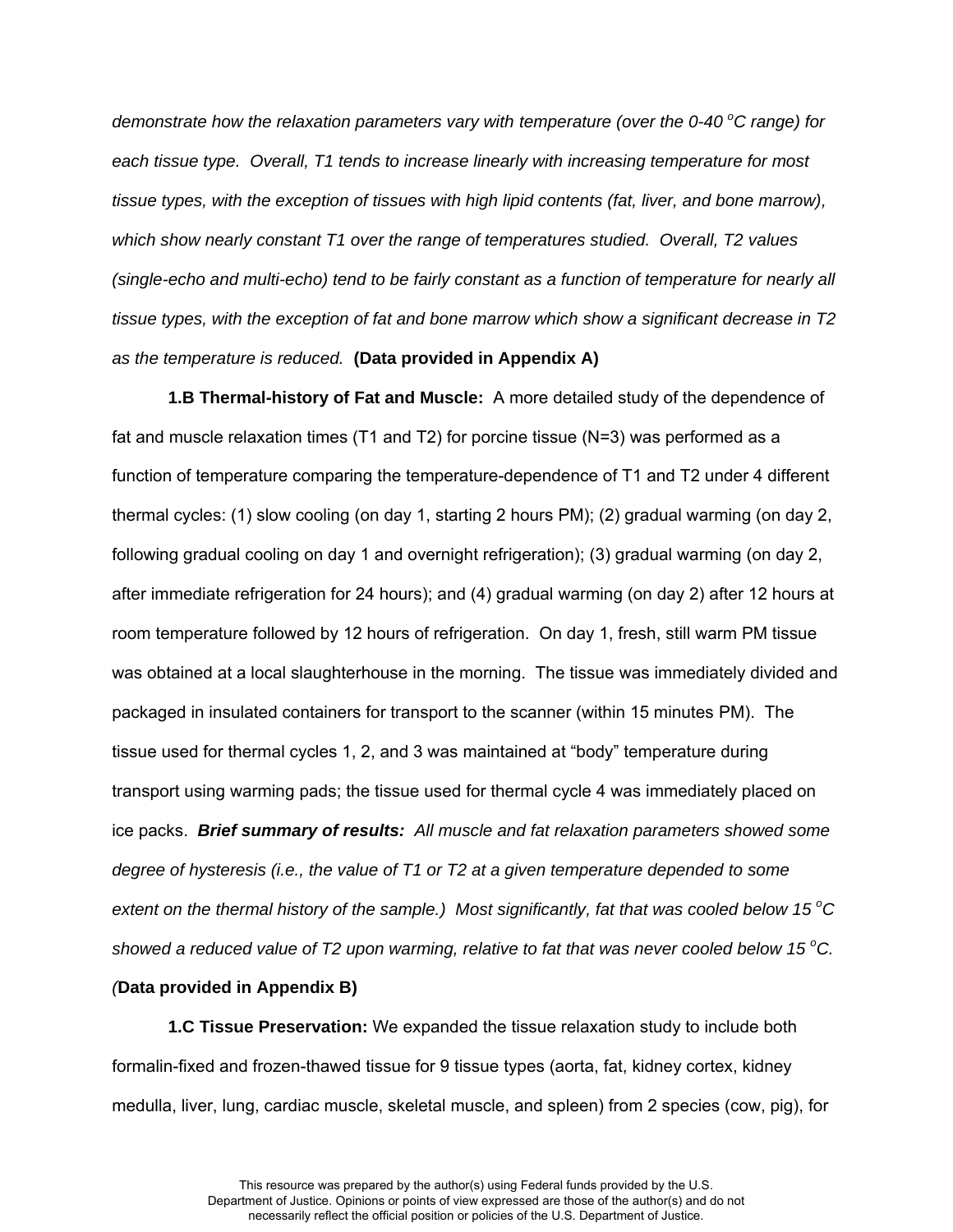comparison to fresh (never frozen) tissues. Samples (2-5 g each) were either fixed by immersion in 10% neutral buffered formalin or frozen in a -20 $\degree$ C freezer for at least two weeks; then transferred to a refrigerator the night before measurements. The database contains >600 measurements of T1 and T2 single-echo, and > 400 measurements of T2 multi-echo, obtained from fixed and frozen-thawed tissue samples. *Brief summary of results: For most tissues (non-lipid-containing), tissue preservation (freeze-thaw or formalin-fixation) resulted in a decrease in T1. T1 values tended to be slightly shorter for frozen-thawed tissue compared to T1 values for fresh tissue at the same temperature. Formalin-fixation resulted in an even greater reduction in T1 and a weaker temperature dependence. The exceptions to this pattern were the lipid-rich tissues (liver and fat); on average, significant changes in T1 due to preservation were not observed for liver and fat. Freezing-thawing and formalin-fixation had minimal effects on the T2 values for all tissue types studied.* (Data provided in Appendix C)

**1.D In Vivo Brain:** A small in vivo human brain MR study (5 subjects) was performed to obtain values of T1, T2 single-echo and T2 multi-echo of cortical gray matter, white matter, and deep gray matter structures under normal in vivo conditions, for comparison to PM data. The purpose of this small study was to obtain measurements from live subjects using the same measurement protocols employed for PM specimens, to ensure that any observed differences between PM and in vivo tissue parameters were not due to differences in measurement protocol. *Brief summary of results: The in vivo human brain measurements of T1, T2 singleecho, T2 multi-echo, and relative proton density (white/gray), were in good agreement with the PM animal brain results obtained at comparable temperatures (35-37 <sup>o</sup>C) using the same protocol. Differences between our PM results and published in vivo data (obtained by others), which we previously noted, appear to be due to differences in the measurement technique. Therefore, we conclude that temperature-dependent effects (convergence of relaxation times and decrease of the relative spin density of white matter, as temperature decreases) are the*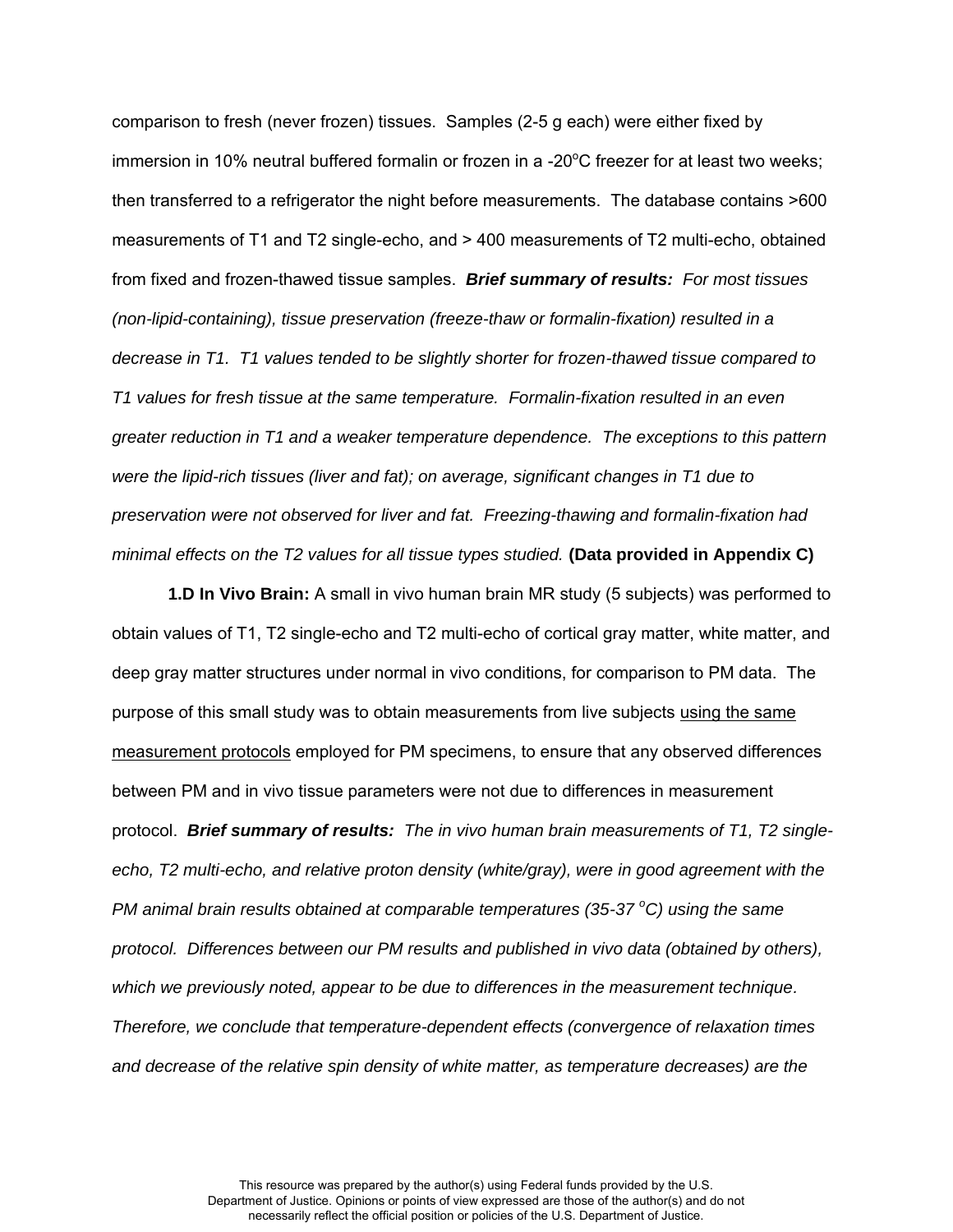*primary cause of poor contrast in fresh PM brain MRI - other PM factors, such as hypoxia, do not seem to have a significant effect.* **(Data provided in Appendix D)**

**1.E Brain ADC:** We limited the ADC study to the temperature-dependence and PMIdependence of the ADC of brain tissue. Successful ADC measurements were performed for brain (measured in situ, using whole heads). We experimented with obtaining ADC values from other tissues using small, intact animals, but generally, the ADC data obtained from PM tissues, except for brain, are too low to obtain reliable results. Diffusion is a thermally-activated process, i.e., diffusion occurs more rapidly at higher temperatures. Therefore the apparent diffusion coefficient (ADC) is expected to depend on temperature according to the Arrhenius equation: ADC  $\propto$  exp(-E<sub>a</sub>/kT), where E<sub>a</sub> is the activation energy, k is Boltzmann's constant, and T is the absolute temperature (Kelvins). According to this equation, if the ADC value (vertical logarithmic axis) is plotted versus 1/T (horizontal linear axis), the result should be a straight line with a negative slope. ADC values were also plotted versus PMI (linear-linear) to assess the PMI dependence. *Brief summary of results: ADC measured as function of temperature from 4 pig brains and 3 sheep brains all fall on a single straight line on a semi-log plot independent of PMI or thermal cycling; whereas no consistent pattern was observed by plotting ADC vs. PMI. These data demonstrate that our previous observation of ADC increasing with increasing PMI was actually the result sample warming, in samples refrigerated prior to incubation and ADC measurement at room temperatur). After controlling for temperature, no PMI-dependence of the ADC of brain tissue was observed.* **(Data provided in Appendix E)**

**Phase 2** focused on using the knowledge gained through measurements of T1, T2, and ADC to: A) identify tissue parameters for use as non-invasive thermometers, essential for optimizing imaging with respect to sample temperature, and B) develop procedures for improving PMMR imaging protocols.

**2.A Non-invasive MR Thermometry:** Based on the review of data obtained during Phase 1 (Appendices A and E), the parameters with the strongest and most reproducible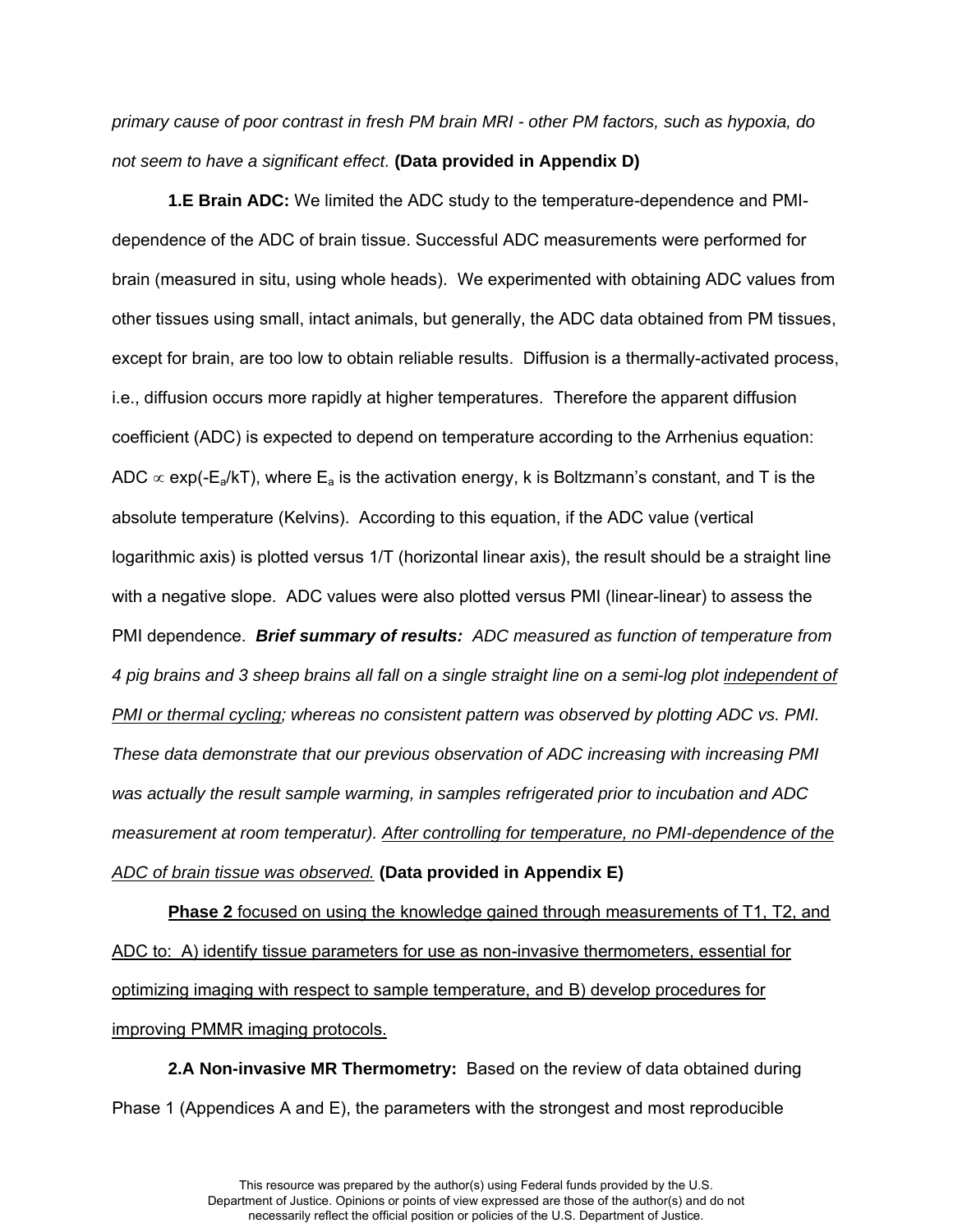temperature-dependence were found to be the ADC of brain tissue and the T1 values for cardiac muscle, skeletal muscle, and lung parenchyma. Based on these results, we predict that these parameters will be the most reliable parameters to measure for purposes of non-invasive thermometry. Not only was a strong dependence on temperature observed, but nearly the same dependence was observed independent of the sample temperature history (e.g., whether the sample was being cooled or re-warmed). Therefore, if a measurement of one of these parameters is performed, the temperature can be reliably estimated (with an uncertainty of approximately +/- 5 deg C). Measuring the value of two or more of these parameters would result in a temperature estimate with higher reliability. This project was focused on the MR characteristics of solid tissues and organs; however, we occasionally measured relaxation parameters from bodily fluids observed strong temperature dependences for the T1 of blood, bile, and vitreous fluid (in the orbits), based on a small number of measurements. We recommend future study (using a larger sample size) of these fluids, to establish their suitability as non-invasive thermometers.

**2.B MR Protocol Optimization:** We developed computer codes (in Matlab) to enable the optimization of MR acquisition parameters and the computation of expected tissue contrast, based on the T1 and T2 data obtained in Phase 1 and the equations presented in Appendix I. Three Matlab programs were developed: Program 1) Computes the acquisition parameter value (TE or TR) that maximizes image contrast between two tissues, based on the T1 and T2 values for each tissue at some temperature of interest; Program 2) Computes the contrast between two tissues for the current values of the acquisition parameters TE and TR, based on the T1 and T2 values for each tissue at the current temperature; then computes a new TR and new TE value that result in equivalent contrast at some new temperature (based on T1 and T2 for each tissue at the new temperature); Program 3) Computes tissue signal levels (and contrast between pairs) for more than 2 tissue types for a particular choice of TE and TR, given the T1 and T2 values for each tissue at the temperature of interest. **(Matlab codes provided in Appendix F)**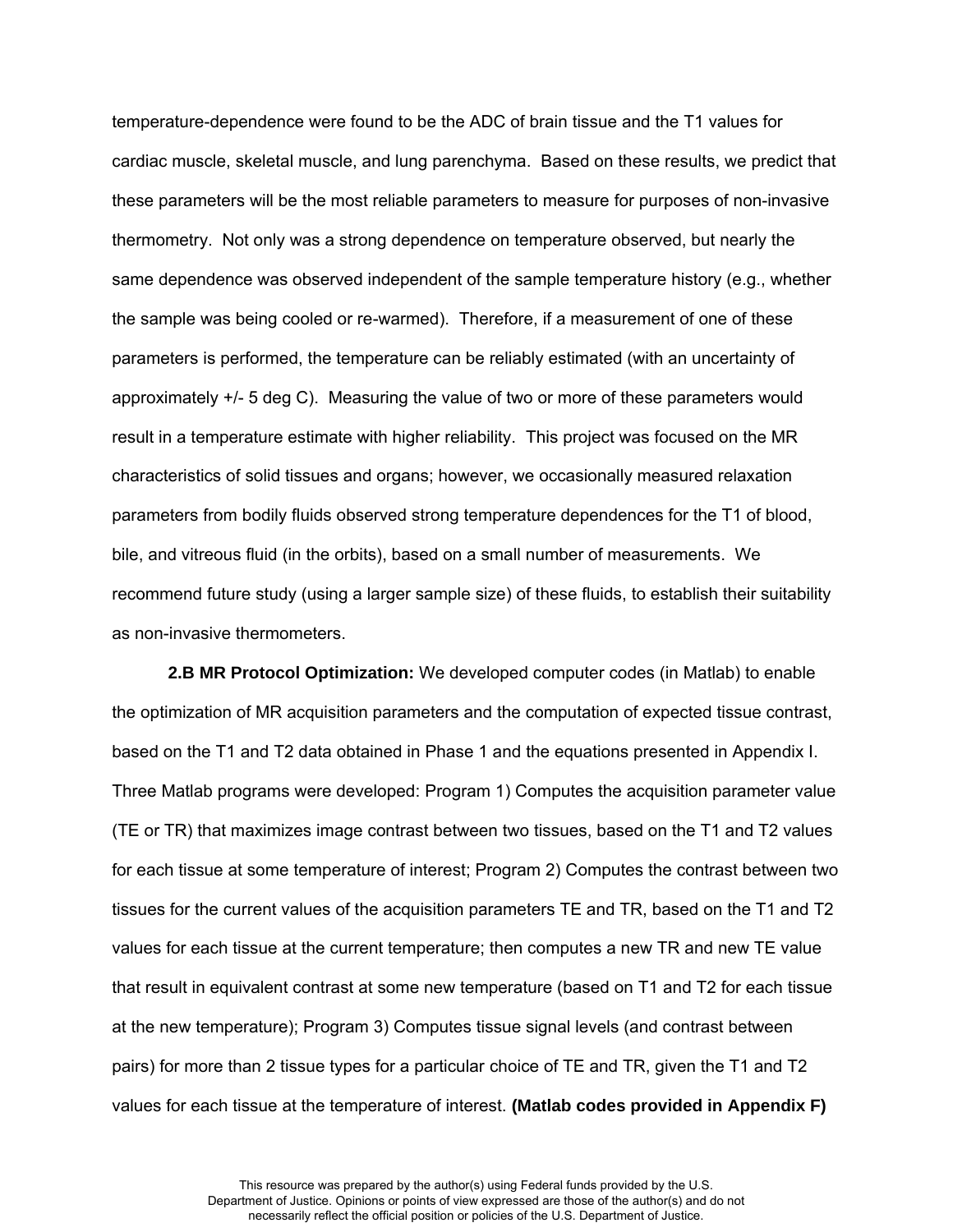**Phase 3** focused on studying the impact of PMI on MR tissue parameters, and evaluating whether PMMR measurements might enable non-invasive PMI determinations in the future.

**PMI Study:** To investigate the impact of PMI on MR relaxation parameters, we incubated whole  $\sim$  500 g male Sprague-Dawley rats at either 4  $^{\circ}$ C (refrigerator temperature, N=3), 18.5 °C (ambient temperature, N=3), or 35 °C (normal body temperature, N=3), performing measurements over 200-800 hours (until the specimen was too decomposed to identify the organs). More than 1160 measurements of each relaxation parameter (T1, T2 single-echo, and T2 double-echo) were performed to characterize 10 tissue types (brain, heart, kidney cortex, kidney medulla, liver, lung, skeletal muscle, spleen, subcutaneous fat, and visceral fat) at the same temperature as the incubation temperature for a given specimen; thus, temperature was constant, except for a brief period of initial cooling to 4 °C or 18.5 °C. *Brief summary of results: As noted in section 1.E. above, our analysis of the temperaturedependence and PMI-dependence of the ADC of brain tissue demonstrated that ADC varies with temperature, but not PMI. (See Appendix E) In the constant temperature experiments conducted on intact rats, we found that relaxation times for most tissues did not vary significantly over the first 24 hours PM. The exceptions were the T1 values for heart, kidney medulla, liver, and lung, and the T2 single-echo value for liver incubated at 35 <sup>o</sup>C. Considering longer PMI values (200-800 hours), several tissues (brain, kidney cortex, kidney medulla, and lung) showed a significant variation in T2 (single-echo and multi-echo) with PMI; the strongest PMI-dependence is observed for the highest incubation temperature (35 °C) due to faster decomposition, while the PMI-dependence is very weak for the refrigerated specimens. The T1 values of heart, kidney cortex, kidney medulla, and lung showed a marked decrease over 200 hours but leveled off to a constant value at longer PMI, for all temperatures considered. The T1 of brain showed a similar decrease over 200 hours at 35 <sup>o</sup>C, but was stable at 18.5 <sup>o</sup>C and 4 <sup>o</sup>C.*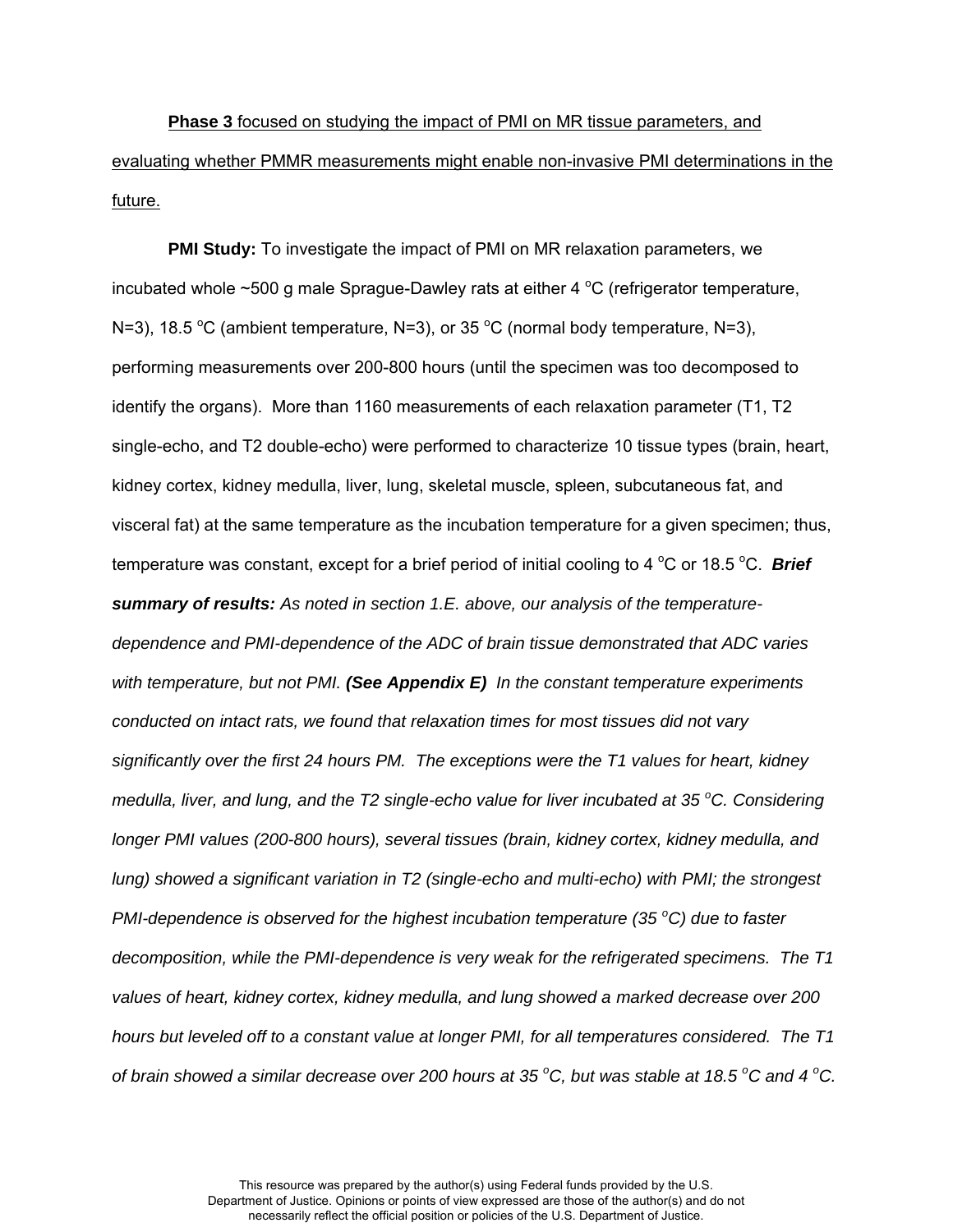*The liver T1 undergoes large oscillations over time (decreases, increases, and decreases*  again) with the oscillations occurring more rapidly for higher incubation temperatures. Notably, *almost no variation of T1 or T2 on PMI was observed for skeletal muscle. Overall, the T2 (single-echo and multi-echo) of brain tissue showed the strongest and most regular dependence on PMI and appears to be the best candidate for use in estimating PMI non-invasively, provided the decomposition temperature is known.* **(Complete data provided in Appendix G)** 

## **PRODUCTS**

- Invited review article: Adolphi NL. An Equation-free Introduction to Post-mortem MR Image Contrast and Pulse Sequence Optimization*. J. Forensic Radiol. Imaging* 2016;4:27–34. (DOI: [http://dx.doi.org/10.1016/j.jofri.2015.12.007\)](http://dx.doi.org/10.1016/j.jofri.2015.12.007) **(Appendix H)**
- A searchable data base containing more than 10,000 individual measurements (T1, T2 singleecho, T2 multi-echo, and ADC values and statistical parameters) for a variety of tissue types (white matter, kidney cortex, liver, etc) and tissue conditions (fresh, fixed, frozen-thawed), obtained over a range of temperatures and PMI values **(data available upon request)**
- Three Matlab programs enabling computation of MR image contrast and optimization of MR protocols based on the values in the data base **(Appendix F)**
- Five manuscripts in progress: 1) survey of T1 & T2 vs. temperature for non-brain tissues; 2) explanation of anomalies in PM fat/muscle contrast; 3) comparison of fresh, frozen-thawed, and fixed tissue with regard to MR relaxation times, tissue weight, and CT density; 4) dependence of brain tissue T1, T2, and ADC on temperature and PMI (including comparison to live, human imaging results); 5) survey of T1 and T2 vs. PMI – at 3 fixed decomposition temperatures – based on data from intact PM animal subjects

## **IMPLICATIONS FOR FORENSIC RESEARCH AND PRACTICE**

The successful completion of this basic research project will support the continuing development of advanced imaging methods for medicolegal death investigation. PMMR can